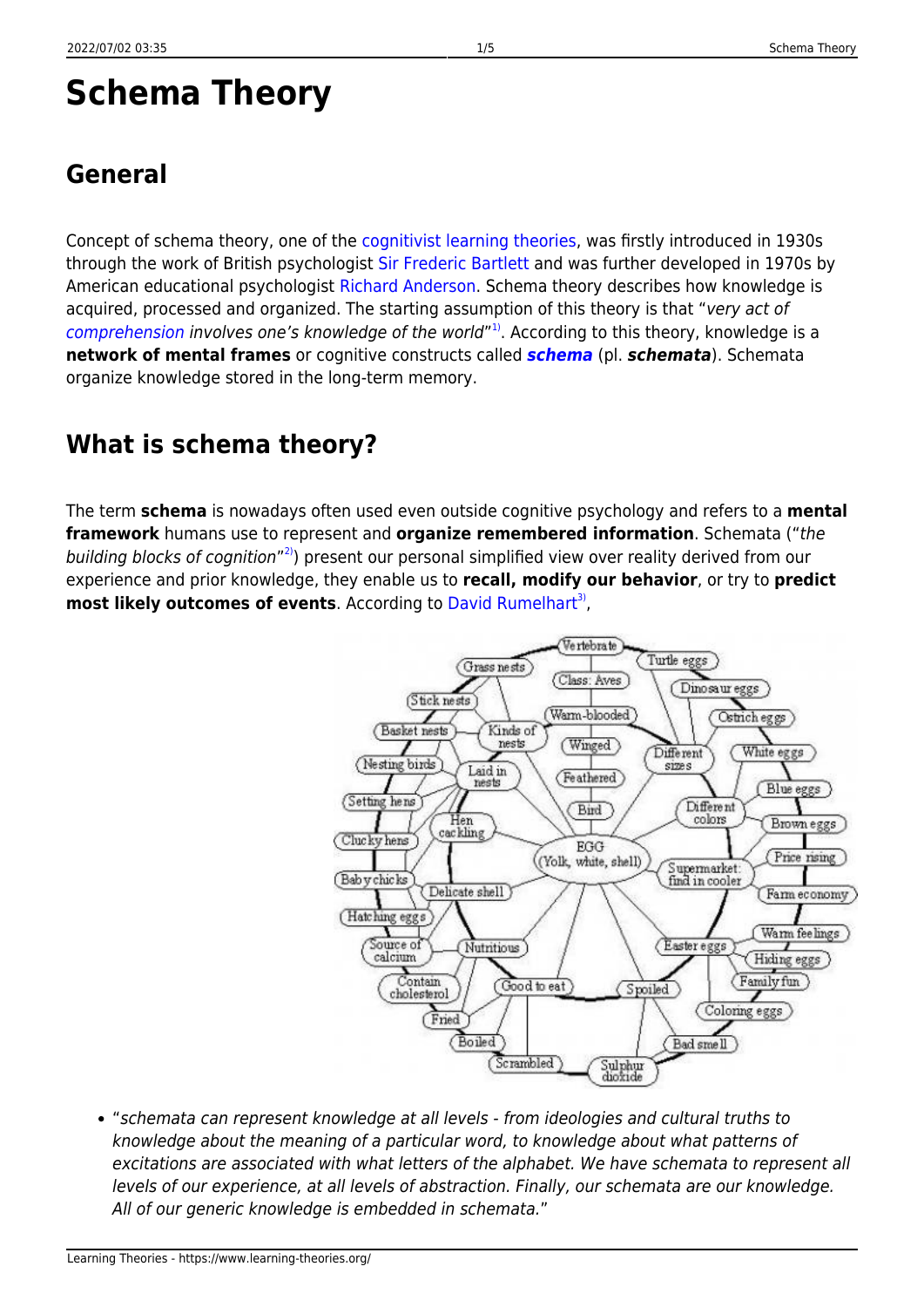Schemata also expand and **change in time**, due to acquisition of new information, but deeply installed schemata are inert and slow in changing. This could provide an explanation to why some people live with incorrect or inconsistent beliefs rather then changing them. When new information is retrieved, if possible, it will be **assimilated** into existing schema(ta) or related schema(ta) will be **changed** (accommodated) in order to integrate the new information. For example: during schooling process a child learns about mammals and develops corresponding schema. When a child hears that a porpoise is a mammal as well, it first tries to fit it into the mammals schema: it's warm-blooded, airbreathing, is born with hair and gives live birth. Yet it lives in water unlike most mammals and so the mammals schema has to be accommodated to fit in the new information.

Schema theory was partly influenced by **unsuccessful attempts** in the area of artificial intelligence. Teaching a **computer** to **read natural text** or display other human-like behavior was rather unsuccessful since it has shown that it is impossible without quite an amount of information that was not directly included, but was inherently present in humans. Research has shown that this inherent information stored in form of schemata, for example:

- *content schema* prior knowledge about the topic of the text
- *formal schema* awareness of the structure of the text, and
- *language schema* knowledge of the vocabulary and relationships of the words in text

can cause easier or more difficult text comprehension<sup>4</sup>, depending on **how developed** the mentioned schemata are, and weather they are **successfully activated**.<sup>[5\)](#page--1-0)</sup>. According to Brown<sup>[6\)](#page--1-0)</sup>, when reading a text, it alone does not carry the meaning a reader attributes to it. The **meaning is formed by the** information and cultural and emotional **context the reader brings** through his schemata more than by the text itself. Text **comprehension and retention** therefore **depend** mostly **on the schemata the reader possesses**, among which the content schema should be one of most important, as suggested by Al-Issa<sup>7</sup>.

## **What is the practical meaning of schema theory?**

Schema theory emphasizes **importance** of **general knowledge and concepts** that will help forming schemata. In educational process the task of **teachers** would be to **help learners to develop new schemata** and **establish connections between them**. Also, due to the importance of prior knowledge, teachers should make sure that students have it.

"The schemata a person already possesses are a principal determiner of what will be learned from a new text."<sup>[8\)](#page--1-0)</sup>

Schema theory has been applied in various areas like:

- **motor learning** schema theory was extended to schema theory of discrete motor learning in 1975 by Richard Schmidt<sup>9</sup>. Wulf<sup>10</sup> has shown that developing a motor schema has resulted in better performance in children when learning a motor task.
- **reading comprehension** schema theory is often used to assist second language learning since it often contains reading a lot of texts in the target language. Failure to activate adequate schema when reading a text has shown to result in bad comprehension $11$ <sup>11</sup>. Various methods have been proposed for dealing with this issue $12$  including giving students texts in their first language on certain topic about which they will later read in target language.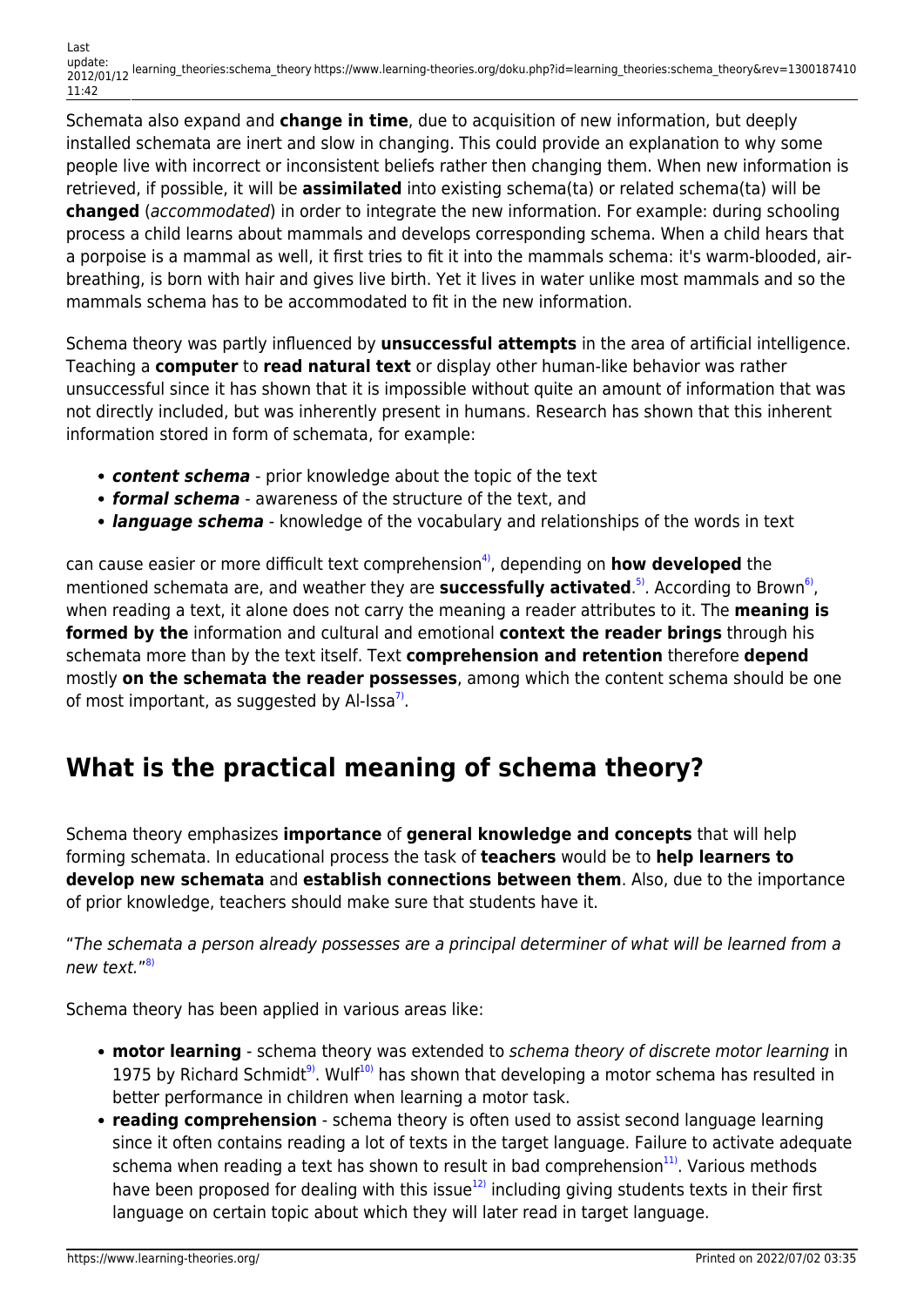• **mathematical problem solving** - Jitendra et al.<sup>[13\)](#page--1-0)</sup> conducted a research showing that 3rdgraders taught to using schemata to solve mathematical problems formulated in words performed better than their peers who were taught to solve them in four steps (read and understand/plan to solve/solve/look back and check).

> Change: Jane had 4 video games. Then her mother gave her 3 more video games for her birthday. Jane now has 7 video games.



## **Criticisms**

Explanations of structures of knowledge have been criticized for being rather **unclear** about what exactly can count as a schema and what does a schema include. The idea of schemata as more complex constructs of memory has also been questioned. Some researchers<sup>[14\)](#page--1-0)</sup> suggest schemata as such are just networks of interacting simple (low-level) units activated at the same time. For example, a classroom schema is formed by simultaneously activated units of a blackboard, desks, chairs and a teacher.

On the other hand, schema theory was the starting point or a component for many other cognitivist theories and theorists like [Jean Mandler](http://www.cogsci.ucsd.edu/~jean/), [David Rumelhart](http://rumelhartprize.org/biography.htm) (modes of learning) or [Marvin Minsky](http://web.media.mit.edu/~minsky/) (frame theory) who have further expanded it's concepts, and was also included in works of many other theorists like Sweller's ([cognitive load theory](https://www.learning-theories.org/doku.php?id=learning_theories:cognitive_load_theory)) or Ausubell's ([assimilation theory](https://www.learning-theories.org/doku.php?id=learning_theories:assimilation_theory)).

#### **Keywords and most important names**

- **schema theory**, **schema**, **schemata**, **schema theory of discrete motor learning**
- [Sir Frederic Bartlett,](http://www.ppsis.cam.ac.uk/bartlett/) [Richard Anderson,](http://www.education.com/reference/article/anderson-richard-chase-1934-/) [David Rumelhart,](http://rumelhartprize.org/biography.htm) Richard Schmidt, [Roger Schank](http://www.rogerschank.com/)

## **Bibliography**

[Al-Issa, Ahmad. Schema Theory And L2 Reading Comprehension: Implications For Teaching. Journal of](http://www.cluteinstitute-onlinejournals.com/PDFs/2006100.pdf) [College Teaching & Learning, 3\(7\), p41-48. July 2006.](http://www.cluteinstitute-onlinejournals.com/PDFs/2006100.pdf)

[Schema theory of learning. LinguaLinks Library, 1999.](http://www.sil.org/lingualinks/literacy/implementaliteracyprogram/schematheoryoflearning.htm) Retrieved March 15, 2011.

[Schema theory of learning. The Encyclopedia of Educational Technology.](http://eet.sdsu.edu/eetwiki/index.php/Schema_theory_of_learning) Retrieved March 15, 2011.

[Routledge Encyclopedia of Language Teaching and Learning. Schema and script theory.](http://www.bookrags.com/tandf/schema-and-script-theory-tf/) Retrieved March 15, 2011.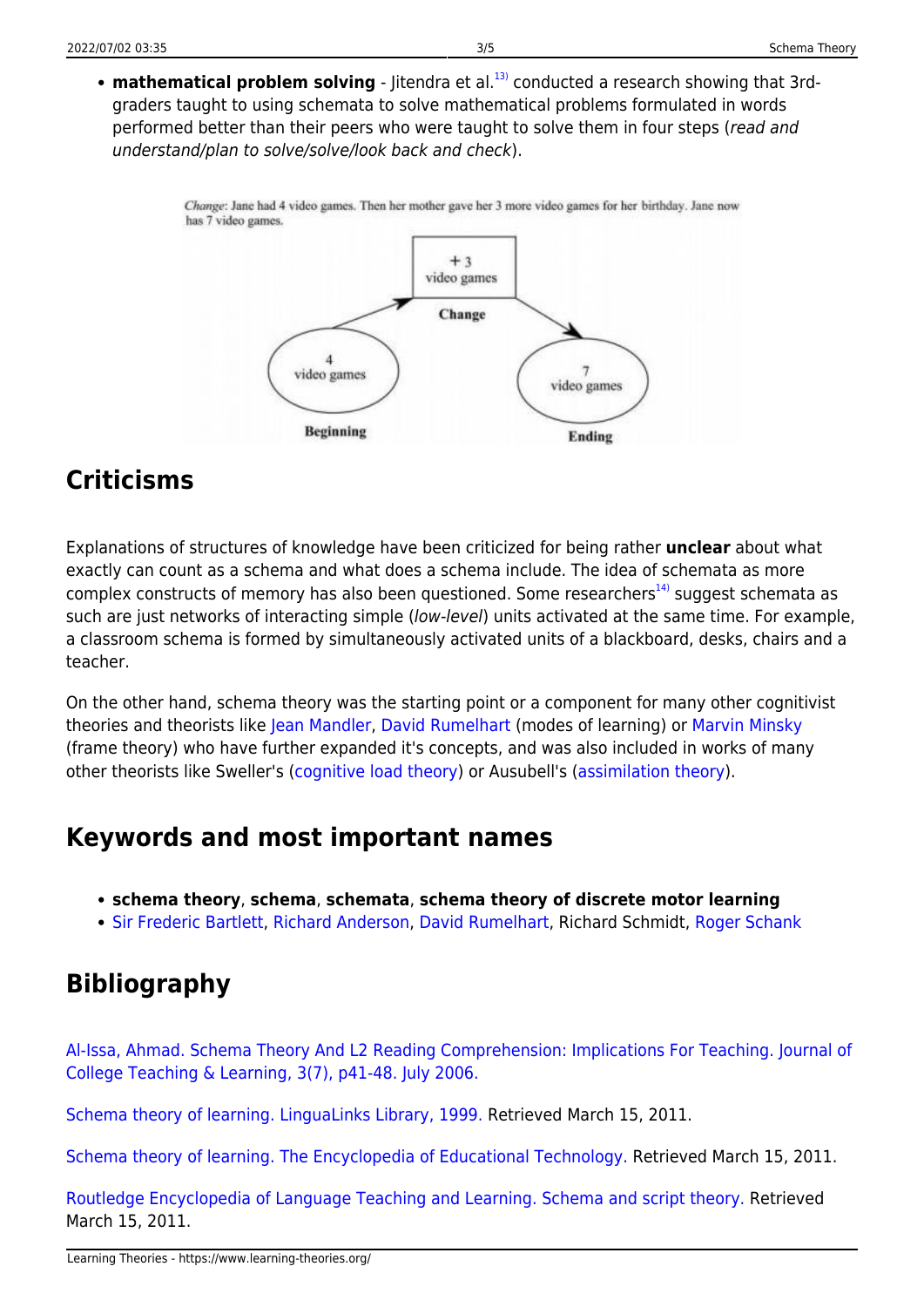Last update: 2012/01/12 learning\_theories:schema\_theory https://www.learning-theories.org/doku.php?id=learning\_theories:schema\_theory&rev=1300187410 11:42

[Qualitative Research Methods. Schema Theory \(drawn from D'Andrade 1995\).](http://www.analytictech.com/mb870/schema.htm) Retrieved March 15, 2011.

[Wiki: Schema Theory.](http://red6747.pbworks.com/w/page/8523053/Schema-Theory) Retrieved March 15, 2011.

#### **Read more**

[Sherwood, D. E, and T. D Lee. Schema theory: critical review and implications for the role of cognition](http://www.science.mcmaster.ca/kinesiology/images/stories/Sherwood202620Lee20RQES.pdf) [in a new theory of motor learning." Research quarterly for exercise and sport 74, no. 4: 376–382.](http://www.science.mcmaster.ca/kinesiology/images/stories/Sherwood202620Lee20RQES.pdf) [2003.](http://www.science.mcmaster.ca/kinesiology/images/stories/Sherwood202620Lee20RQES.pdf)

D'Andrade, Roy G. The development of cognitive anthropology. Cambridge University Press, 1995.

Mandler, Jean Matter. Stories, Scripts, and Scenes: Aspects of Schema Theory. Lawrence Erlbaum Associates, Inc., Publishers, 365 Broadway, Hillsdale, NJ 07642, 1984.

Minsky's frame system theory. In Proceedings of the 1975 workshop on Theoretical issues in natural language processing, 104–116. TINLAP '75. Stroudsburg, PA, USA: Association for Computational Linguistics, 1975.

Mandler, J. M. The foundations of mind: The origins of conceptual thought. New York: Oxford University Press. 2004.

Bartlett, F.C. Remembering: A Study in Experimental and Social Psychology. Cambridge, England: Cambridge University Press. 1932.

[1\)](#page--1-0)

[Anderson, R. C., R. E. Reynolds, D. L. Schallert, and E. T. Goetz. Frameworks for Comprehending](http://aer.sagepub.com/content/14/4/367.abstract) [Discourse. American Educational Research Journal 14, no. 4: 367-381. January 1977.](http://aer.sagepub.com/content/14/4/367.abstract) [2\)](#page--1-0) , [3\)](#page--1-0)

Rumelhart, D. E. Schemata: The building blocks of cognition. In J. Guthrie (Ed.), Comprehension and teaching: Research reviews (pp. 3-26). Newark, DE: International Reading Association. 1982. [4\)](#page--1-0)

[Schema Theory And L2 Reading Comprehension: Implications For Teaching. Journal of College](http://www.cluteinstitute-onlinejournals.com/PDFs/2006100.pdf) [Teaching & Learning, 3\(7\), p41-48. July 2006.](http://www.cluteinstitute-onlinejournals.com/PDFs/2006100.pdf) [5\)](#page--1-0)

Carrell, P.L. Interactive text processing; Implications for ESL/second language reading. In P, L. Carrell, J. Devine & D.E. Eskey (Eds.) Interactive Approaches to second language reading. Cambridge: Cambridge University Press. 1988.

Brown, H.D. Teaching by principles: An interactive approach to language pedagogy. White Plains, NY: Addison Wesley Longman, Inc. 2001 [7\)](#page--1-0)

[Al-Issa, Ahmad. Schema Theory And L2 Reading Comprehension: Implications For Teaching. Journal of](http://www.cluteinstitute-onlinejournals.com/PDFs/2006100.pdf) [College Teaching & Learning, 3\(7\), p41-48. July 2006.](http://www.cluteinstitute-onlinejournals.com/PDFs/2006100.pdf) [8\)](#page--1-0)

Anderson, Richard C., Rand J. Spiro, and Mark C. Anderson. Schemata as Scaffolding for the Representation of Information in Connected Discourse. American Educational Research Journal 15, no. 3 (June 20, 1978): 433 -440.

[6\)](#page--1-0)